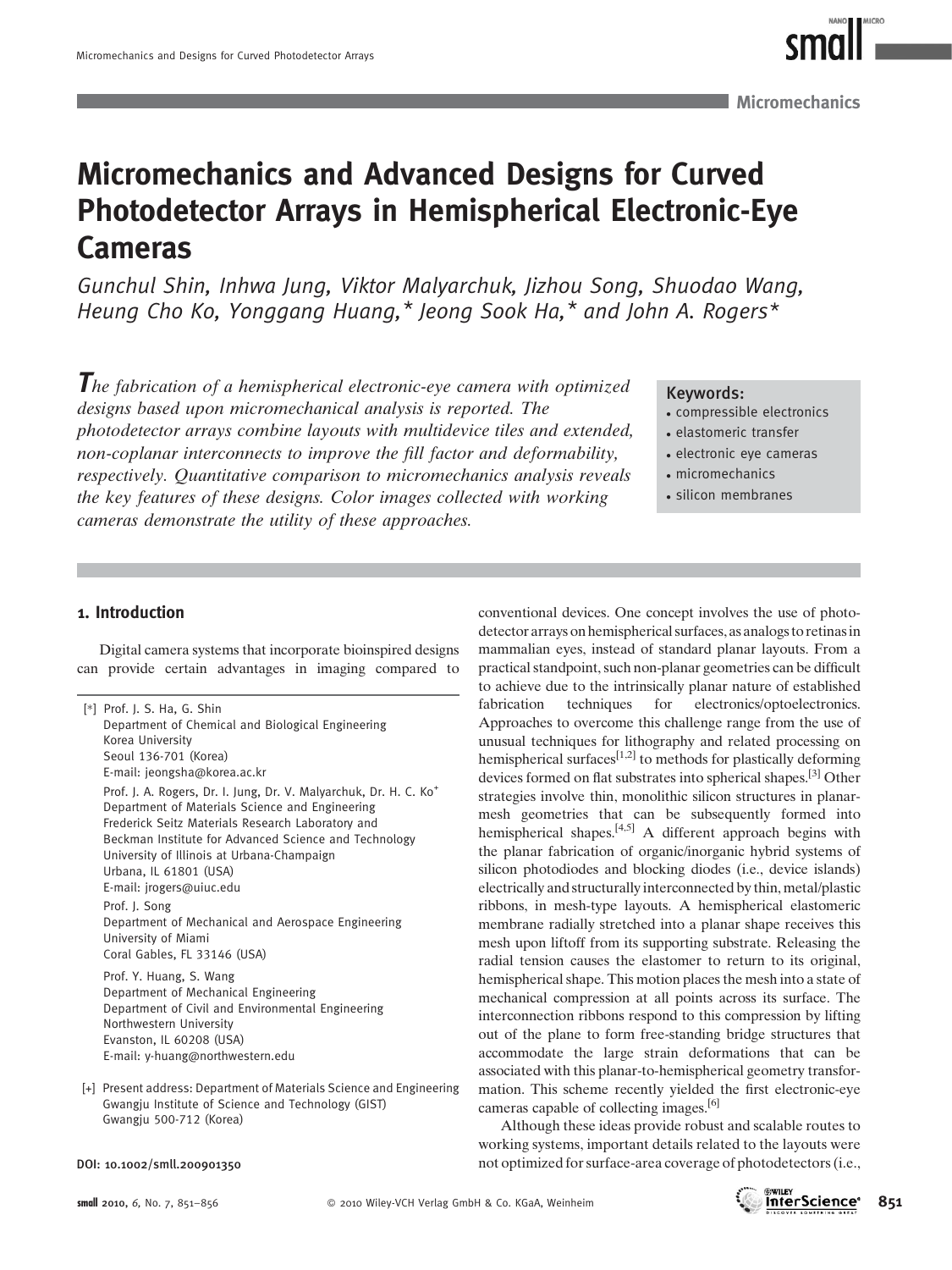fill factor) or deformability of the array (i.e., to minimize strains in the devices). Here we introduce two new design features, developed in part through the guidance of theoretical mechanics analysis. To improve the fill factor, we use layouts in which each device island supports not just a single photodetector but a cluster of them. We refer to this layout as tiled. To improve the deformability and reduce the strainsin the devices weimplement extended ribbon interconnects to more effectively accommodate applied forces. Quantitative comparison of key aspects of this mechanics to theory reveals the basic physics. The results, in working camera devices, indicate that these two design modifications double the fill factor, while at the same time reduce the photodetector size by  $\approx$  10 times and the strain in the silicon by  $\approx$  5–10 times, compared to original designs. Additionally, we implement integrated structures to facilitate connection to external control systems. These ideas and extensions of them could be important for further improvements in cameras of this type, or in other classes of curvilinear electronic/optoelectronic and related systems.

### 2. Results and Discussion

Figure 1 provides a schematic illustration of the system described here, wrapped onto a hemispherical surface. Each island supports a cluster of four independent silicon photodiodes and current-blocking p–n junction diodes, suitably interconnected for passive matrix readout. The islands connect to nearest neighbors via ribbons consisting of metal layers (Cr/Au) encapsulated by films of polyimide (PI). These ribbons extend from opposing edges of the islands to maximize their lengths for reasons outlined below. In the cameras reported here, the center of the hemisphere supports an  $8 \times 8$  array of such islands. Metal lines, integrated with the outer regions of



Figure 1. Schematic illustration of an array of interconnected silicon photodetectorsin amesh layoutconformallywrappedon ahemispherical substrate (bottom). The top-left frame shows the circuit diagram of an individual island in this mesh, including photodetecting diode (red), a blocking p–n diode (black), and metal interconnection layers (lines). The top-right frame shows that each island supports four silicon photodetector arrays (pink) connected via ribbons (brown) consisting of metal layers (Cr/Au) encapsulated by films of polyimide (PI).

mesh structure of the detector array, provide electrical connection to separate image-collection systems. On the periphery of the hemisphere, wiring connects to leads on a printed circuit board (PCB) which, in turn, interface to a control computer via a standard ribbon cable. The enlarged scheme shows a close-packed arrangement of silicon island arrays. Many of the fabrication procedures, including geometry transformation and integration with the hemispherical substrate, are similar to those reported previously.<sup>[6]</sup> Details appear in the Experimental Section. The tiledlayout, compared to one in which each island supports only a single photodetector, clearly improves the fill factor and provides a more scalable route to systems with high pixel counts.

The benefit of the edge-to-edgeinterconnection scheme can be seen most clearly through mechanics modeling that compares several different designs. Figure 2 shows three schemes, the simplest of which (design 1 in Figure 2a) corresponds to single photodetector islands with center-tocenter interconnections, similar to that reported previously.[6] The second design (design 2 in Figure 2b) uses edge-to-edge interconnections, with other features the same as those in Figure 2a. The extended lengths of such interconnections decrease the strain that appears in all parts of the detector array upon transforming the geometry from planar to hemispherical. The third option (design 3), shown in Figure 2c, combines this interconnect strategy with the tiled layout (in this case, four photodetectors per island). This design yields improved fill factor, while retaining enhanced deformability. In all of these figures, gray, yellow, and brown correspond to silicon, polyimide (PI) and metal (Cr/Au), respectively. Each case uses identical dimensions for the silicon  $(160 \times 160 \,\mu\text{m}^2)$ , the silicon pixel with surrounding polyimide  $(220 \times 220 \,\mu\text{m}^2)$ , and the pitch (170  $\mu$ m). Figure 2d provides a cross-sectional view of a part of a single unit cell after transfer to a prestrained (tension) elastomeric substrate of poly(dimethylsiloxane) (PDMS) for which the prestrain has been subsequently relaxed. This process leads to delamination of the interconnect ribbons to form bridge structures, thereby accommodating the compressive strain. The brown layer is Cr/Au encapsulated between PI layers. Such an encapsulated layout places the metals near the neutral mechanical plane for bending.[7] The metal makes contact with the silicon through via holes.

The strains in the interconnect and the island are important design parameters; these quantities can be obtained from mechanics modeling, for different layouts. The interconnects (PI  $(1.5 \mu m)$  /metal  $(0.16 \mu m)$  /PI  $(1.2 \mu m)$ , elastic moduli  $E_{\text{PI}} = 2.5 \text{GPa}$  and  $E_{\text{metal}} = 78 \text{GPa}$ ) are modeled as composite beams with effective tensile rigidity  $(Eh)_{\text{bridge}}$  and bending rigidity  $(EI)_{\text{bridge}}$ . The neutral plane, shown in Figure 2d, is  $0.136 \mu m$  from the bottom surface of the metal layer. When the distance between the end points of the interconnect are reduced from the initial value  $L_{\rm bridge}^0$  to  $L_{\rm bridge}$  upon release of prestrain, the out-of-plane displacement of buckled interconnect takes the form  $w = \frac{A}{2}(1 + \cos \frac{2\pi x}{L_{bridge}})$ , as illustrated in Figure 3a, where <br>*A* is an amplitude factor, to be determined by energy minimization. The total energy consists of the bending energy  $U_{\text{bending}} = (EI)_{\text{bridge}} \frac{\pi^4 \tilde{A}^2}{(L_{\text{bridge}}^0)^3}$  and membrane energy  $U_{\text{membrane}} = \frac{1}{2} (Eh)_{\text{bridge}} \left[ \frac{\pi^2 A^2}{4 (L_{\text{bridge}}^0)^2} - \frac{L_{\text{bridge}}^0 - L_{\text{bridge}}}{L_{\text{bridge}}^0} \right]$  $\frac{L_{\text{bridge}} - L_{\text{bridge}}}{L_{\text{bridge}}^0}$ <sup>2</sup> $L_{\text{bridge}}^{0}$ . [8]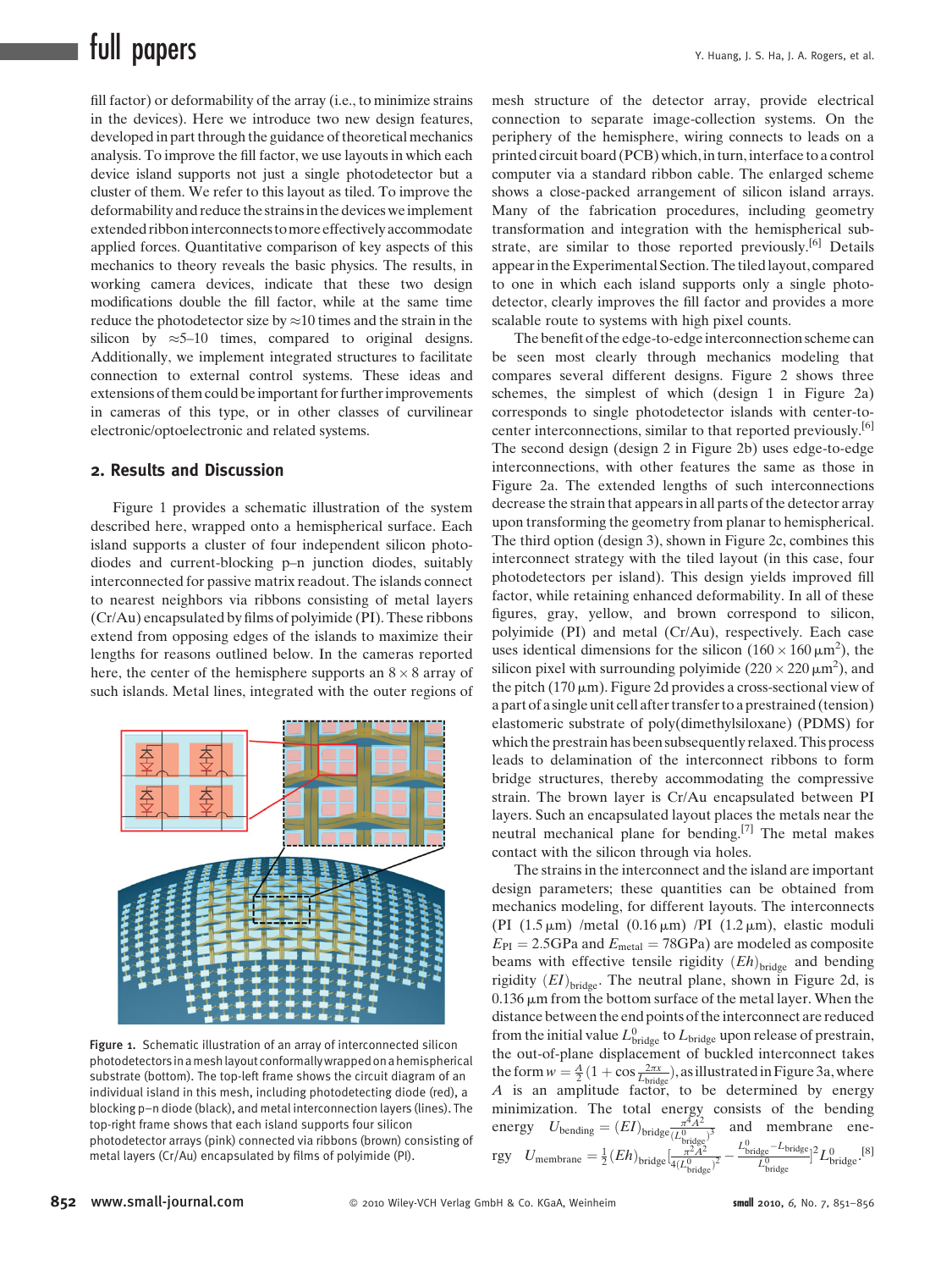

Figure 2. Schematic illustrations of three different design options for photodetector arrays in hemispherical electronic cameras. A single pixel consists of a photodetecting diode and a blocking p–n diode. Interconnection bridges consist of Cr/Au metal layer sandwiched between PI layers. a) Single photodetector island design with center-to-center interconnection bridges. b) Single photodetector island design with edge-to-edge interconnection bridges. c) Multiphotodetector island design (i.e., tiled design) with edge-to-edge interconnection bridges. The dotted green squares and the dotted red squares indicate the filled island area and the unit area used for the calculation of the fill factors, respectively. d) A cross-sectional viewof theedge ofa representative island, after transferontoprestrained PDMSand relaxationofthis prestrain. The brownlayeris Cr/Au, encapsulated by layers of PI.





Figure 3. a) Schematic diagram of the mechanics model for interconnection bridges. b) Maximum strain in the metal interconnect layer after release of prestrain for the three different design options illustrated in Figure 2.c) Prestrain-dependent fill factors for these designs.

Energy minimization  $\frac{\partial (U_{\text{bending}} + U_{\text{membrane}})}{\partial A} = 0$  gives  $A = \frac{2L_{\text{bridge}}^0}{\pi}$  $L_{\text{bridge}}^0 - L_{\text{bridge}}$  $\frac{L_0^0 - b \log e}{L_{\text{bridge}}} - \varepsilon_c$ s where  $\varepsilon_c = \frac{(EI)_{\text{bridge}}}{(Eh)_{\text{bridge}}} \frac{4\pi^2}{(L_{\text{bridge}}^0)^2}$  is the critical buckling strain, which is very small when the interconnect length is much larger than its cross sectional dimensions. The length of the island  $L_{\mathrm{island}}^0$  remains unchanged, while the spacing between islands is reduced from  $L_{\text{spacing}}^0$  to  $L_{\text{spacing}} = L_{\text{spacing}}^0/(1 + \varepsilon_{\text{pre}})$ , because the prestrain is accommodated almost entirely by buckling of the interconnects.

These expressions yield 
$$
A \approx \frac{2L_{\text{bridge}}^0}{\pi} \sqrt{\frac{\varepsilon_{\text{pre}}}{1 + \varepsilon_{\text{pre}}}} \frac{L_{\text{spacing}}^0}{L_{\text{bridge}}^0}
$$
, and the

strain in the interconnect  $\varepsilon = 4\pi \frac{h}{L_{\text{bridge}}^0}$  $\frac{\varepsilon_{\text{pre}}}{1+\varepsilon_{\text{pre}}}$  $\sqrt{\frac{\varepsilon_{\text{pre}}}{1+\varepsilon_{\text{pre}}}} \frac{L_{\text{spacing}}^0}{L_{\text{bridge}}^0}$ , where h

is the distance from the neutral plane.

For the third design with dimensions shown in Figure 2c subjected to 40% prestrain (spacing reduction of  $48.5 \,\mathrm{\upmu m}$ ), the predicted value of A is  $133.7 \,\mu \text{m}$ , which agrees well with the experimental value of  $137.7 \,\mu$ m. The maximum strain in the metal layer occurs at the bottom surface, that is,  $h=h_{\text{max}} = 0.136 \,\mu\text{m}$ . Figure 3b shows the maximum strain in the metal layer of the interconnect versus prestrain for all three designs. The long interconnects in designs 2 and 3 drastically reduce the maximum strain.

The strains in the interconnect and island are proportional to the distance  $h$  to the neutral plane, and inversely proportional to the bending stiffness  $EL^{[8]}$  For all three designs shown in Figure 2d, the ratio of h for the position of the silicon to  $E I$  of the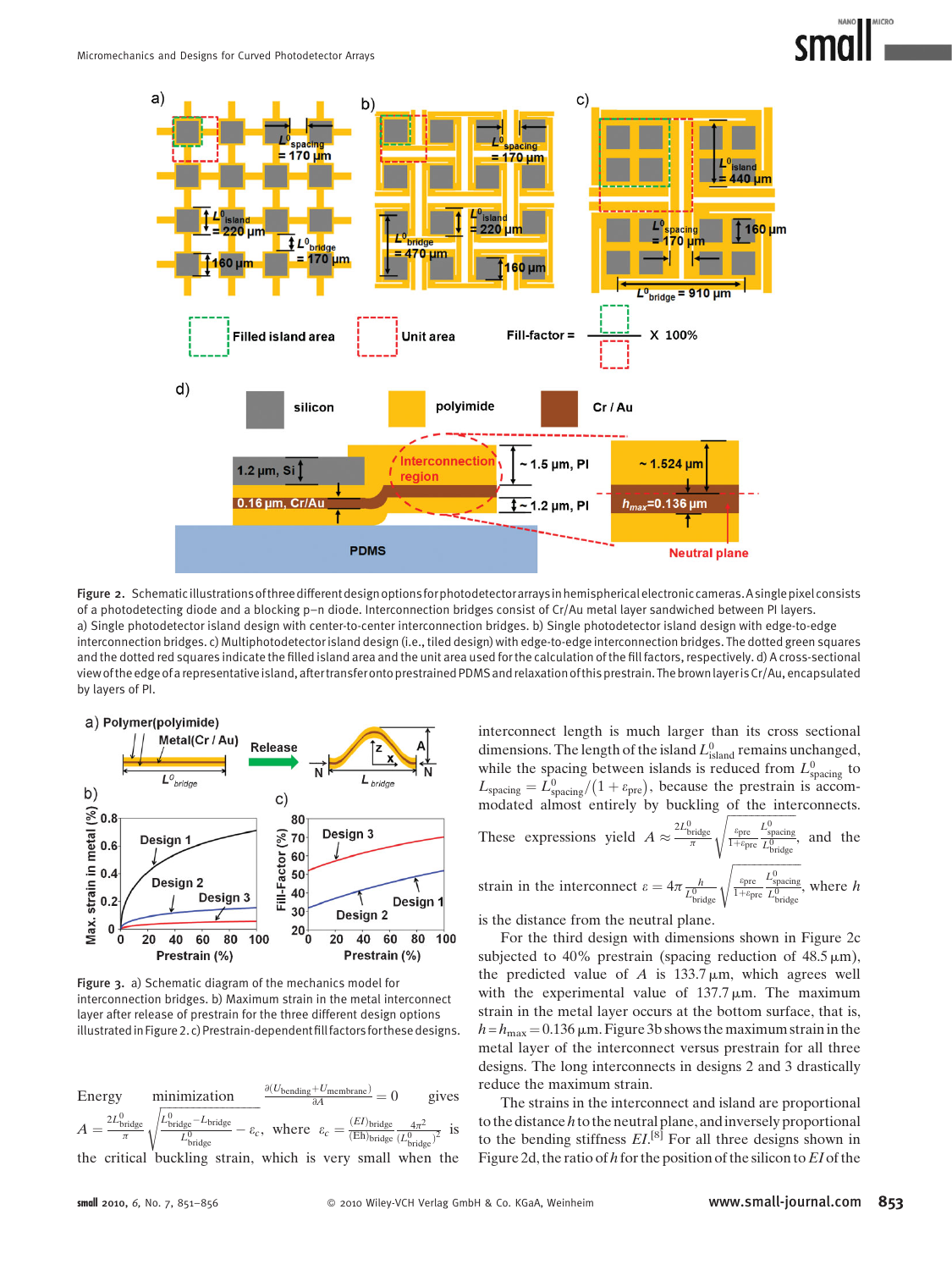## full papers  $\overline{\mathbf{q}}$  papers  $\overline{\mathbf{q}}$  and  $\overline{\mathbf{q}}$  and  $\overline{\mathbf{q}}$  are  $\overline{\mathbf{q}}$  and  $\overline{\mathbf{q}}$  are  $\overline{\mathbf{q}}$  and  $\overline{\mathbf{q}}$  are  $\overline{\mathbf{q}}$  and  $\overline{\mathbf{q}}$  are  $\overline{\mathbf{q}}$  and  $\overline{\mathbf{q}}$  are  $\overline{\mathbf{q}}$  and

interconnect is three times larger than the ratio  $h$  for the position of the metal to EI of the island. As a result, the strain in the silicon is one third of the strain in metal and is smaller than that shown in Figure 3b.

The fill factor is the percentage of surface area covered by islands after relaxation. For a unit cell of length  $L_{\text{island}}^0 + L_{\text{spacing}}^0$ , releasing the prestrain changes the length of the unit cell to  $L^0_{\text{island}} + L_{\text{spacing}}$ . The fill factor is then given as  $\beta = (1 + \frac{1}{1 + \varepsilon_{\text{pre}}}$  $\frac{L_{\text{spacing}}^0}{L_{\text{island}}^0}$   $^{-2}$ , which increases with the prestrain  $\varepsilon_{\text{pre}}$ , and decreases as the ratio  $L_{\text{spacing}}^0/L_{\text{island}}^0$  increases. Figure 3c shows the fill factor versus the prestrain for these three designs. Designs 1 and 2 give the same results but design 2 can ultimately reach a larger fill factor because it achieves smaller maximum strain in the interconnects, thereby enabling it to accommodate larger deformation. The fill factor for design 3 is much larger than the other two because it uses a much larger island (i.e., small ratio  $L_{\text{spacing}}^0/L_{\text{island}}^0$ ). As the island size doubles, the fill factor increases from 32% to 52% at zero prestrain, and from 52% to 70% at 100% prestrain. The fill factor varies across the array but at a negligible level for the designs reported here. Detailed theoretical analysis can be found elsewhere.<sup>[9]</sup>

Figure 4 shows images of a representative tiled extended interconnect system (Figure 2c) on a planar substrate (silicon wafer) immediately after fabrication and after transfer onto the surface of a hemispherical PDMS membrane. The device features and the unit island layout appear in the photograph (Figure 4a) andopticalmicrograph (Figure 4b), respectively.The interpixel distance in an island is  $200 \mu m$  while the separation between a pixelin oneisland and thatin a nearest neighborisland is  $410 \mu$ m. As shown in Figure 4b, the parallel (black arrow) and the perpendicular (red arrow) metal lines connect to blocking diodes and photodiodes, respectively.Figure 4c shows a scanning electron microscopy (SEM) image of the system on a hemispherical PDMS membrane. Every island is well attached to the PDMS while all interconnection ribbons form the expected non-coplanar bridge structures due to release of prestrain ( $\approx$ 40%) in the PDMS. Details of this behavior appear in the zoomed SEM image (Figure 4d). The distribution of prestrain near the top of the hemisphere is approximately equibiaxial.[6] Therefore, the release of prestrain along the ribbon direction causes them to buckle, while the release of prestrain normal to the ribbons moves them closer to one another,in some cases to the point of contact or slightly overlapped (Figure 4d). Although this latter behavior does not affect the functionality of the systems reported here, it can be avoided by slightly increasing the spacing between parallel interconnects. The selective delamination of the ribbons, and not the islands, results from the narrow ribbon width, low bending rigidities, and low adhesion of ribbons to PDMS. We observed no measurable effects of strain on the islands.

Figure 5a shows a completed hemispherical detector array, transferred onto a concave glass substrate mounted on a PCB board with attached ribbon cable for external connection to a computer; a high-resolution opticalimage of the detector areais also shown. The central square area  $(4.7 \text{ mm} \times 4.7 \text{ mm})$ corresponds to the array of photodetectors; the surrounding regions support electrical wiring pads for external contact to traces on the PCB. Although the solid angle corresponding to



Figure 4. a) Photograph of an integrated detector array using a tiled layout,withedge-to-edgeinterconnectsandintegratedwiringtofacilitate externalelectricalconnection,in aplanarconfiguration immediately after fabrication. b) Optical micrograph showing a unit cell. The black and red arrows indicate the interconnection bridges to blocking p–n diodes and photodetecting diodes, respectively. c) SEM image of the system on a hemispherical PDMS substrate. d) High-resolution SEM image that highlights the non-coplanar interconnecting bridges.

the photodetector coverage in these hemispherical cameras is modest  $(\approx 20^{\circ})$ , the same fabrication procedures and mechanics design considerations apply to areas approaching the full hemisphere.

Figure 5b shows the current–voltage  $(I-V)$  characteristics of a representative individual photodetector in this hemispherical camera, when the light is on (red line) and off (black line). The data was collected via contacts established at pads terminating at the corresponding row and column electrodes. The back-to-back diode structure (i.e., photodiode/blocking diode) yields a strong photoresponse, with low reverse bias current and low crosstalk between pixels in passive matrix addressing. Blocking diodes are covered with an opaque metal layer to prevent exposure tolight, such that a high on/off current ratio ( $\approx$ 100) and a high on/cross talking current ratio ( $\approx$ 300) could be obtained. Image capture involved approaches described previously,<sup>[6]</sup> with some important modifications. First, due to the layout of interconnects between photodetectors within each island, the order for addressing pixels via the terminating pads does not follow a simple ascending manner. Instead, the real space position of each island was considered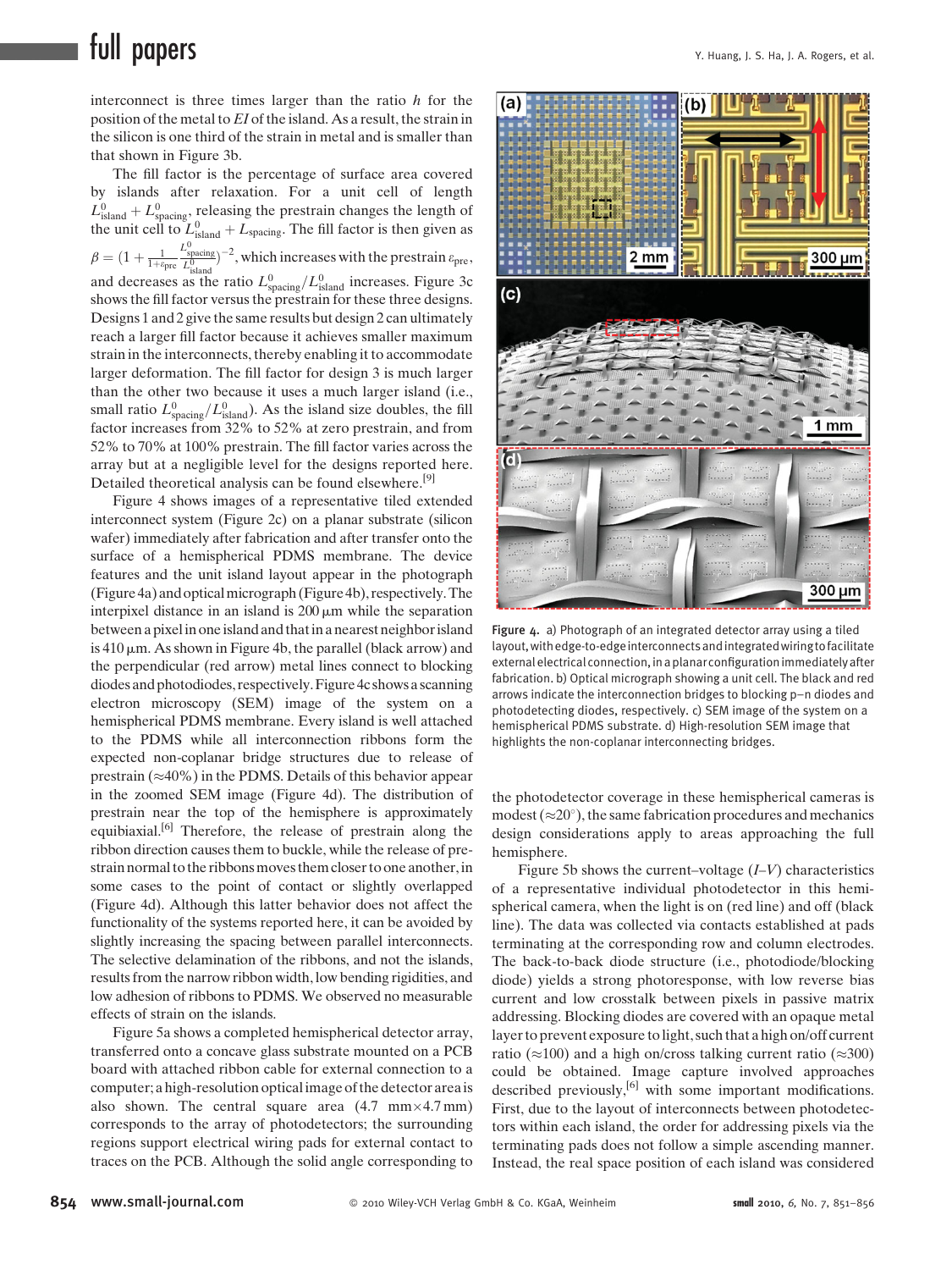

Figure 5. a) Completed hemispherical camera mounted in a PCB board with a connecting ribbon cable. The bottom-left inset provides a view of the hemispherical detector. b) I–V characteristics of a representative pixel exposed to light (red) and in the dark (black), respectively. Two important current ratios (r) are indicated. Color images of c) Korea University and d) University of Illinois logos obtained using this hemispherical camera. The top, curved surface renderings correspond to the images as collected from the cameras. The bottom, planar versions are projections of the hemispherical images. The illustrations on the right sides of these frames show the patterns that were imaged.

and used to re-order the scanned data. Second, the spacing between pixels in a given island is smaller than that between neighboring islands. To correct this mismatch in distance, scanning was performed based on the spacing of photodetectors in neighboring islands. Some overlapping data were ignored and remaining data were mapped onto the position of each island, based on a photograph of the device (EOS-1DsMark III, Canon). The position of each cell in the out of plane direction was calculated based on the lateral position and the radius of hemisphere (12.9 mm). (All of these calibration procedures only need to be performed once.) Third, we exploited sequential data collection through red, green, and blue color filters to construct full-colorimages. Figure 5c and d shows some results in which the actual images appear in curved surface representations (note the differences between the z and x, y axes) above and planar projections below.

### 3. Conclusions

This work provides two simple but powerful design modifications in hemispherical detector arrays. Modeling illustrates important mechanical advantages compared to previous work, thereby providing significantly enhanced layouts for imaging. Integrated structures for connection to external control systems facilitate system fabrication. Functioning hemispherical electronic-eye cameras demonstrate the value of these approaches through color pictures of representative patterns and logos. The concepts presented here show the extent to which structural design and mechanics analysis are critically important to hemispherical camera technologies, and more generally to wider ranging classes of deformable, curvilinear devices for applications in biomedicine

and other areas. We note that these results do not represent the full extent of optimization that is possible; exploring the limits and also demonstrating the scalability of these approaches to much higher resolution cameras represent valuable directions for future research.

### 4. Experimental Section

Many of the fabrication details are similar to those described previously.<sup>[6]</sup> Briefly, the arrays were fabricated via conventional planar processing methods using a silicon-on-insulator wafer (SOI; Soitec, thickness of top Si: 1200 nm, thickness of SiO<sub>2</sub>: 400 nm). First, the top -silicon was heavily doped n-type (B219, Filmtronics) and p-type (P506, Filmtronics) using spin-on-dopants in pre-patterned regions. After isolating the silicon pads, the buried oxide of the SOI wafer was removed with HF, leaving the layer raised slightly ( $\approx$ 400 nm) above the underlying silicon wafer, supported by polyimide post structures between the silicon islands. Next, another polyimide layer was spin coated on top and vias were defined for the metal contacts, followed by sputter deposition of Cr(5nm)/Au(150 nm). Finally, another PI layer was coated on top to locate the metal layer near the neutral mechanical plane.<sup>[7]</sup>

A hemispherical, elastomeric transfer element was molded in PDMS (Sylgard 184, Dow Corning) by casting and thermally curing a bulk quantity of liquid prepolymer to PDMS against a hemispherical glass lens (radius of curvature of 12.9 mm and diameter of 25.4 mm, CVI Laser Optics). Next, the photodetector array mesh was transferred to the PDMS while it was stretched radially into a flat, drumhead shape using a custom-designed mechanical stage. Releasing this applied strain transformed the photodetector array and the transfer element into the original hemispherical shape. Finally, the array was transfer printed onto a matching hemispherical glass lens coated with a thin UV-curable adhesive (NOA 703, Norland). Curing the adhesive and removing the PDMS completed the process.

The system was mounted in a circular opening drilled in a PCB and electrically connected to external pins using silver epoxy. Electrical measurements of individual pixels were performed using a probe station and parameter analyzer (4155c, Agilent). The pictures were collected by illuminating a pattern printed on transparency and paper screen with a backlight. Images were formed on the hemispherical camera by passing the transmitted light through a single plano-convex lens (diameter of 9 mm, focal length of 22.8 mm, JML Optical Industries, Inc). The interface for capturing images was created with National Instruments LabView. The camera was scanned with 10 steps (along two orthogonal rotation axes) between pixels in the detector array using computer-controlled rotation stages.

### Acknowledgements

We thank T. Banks for the use of facilities at the Frederick Seitz Materials Research Laboratory. The mechanics and materials of